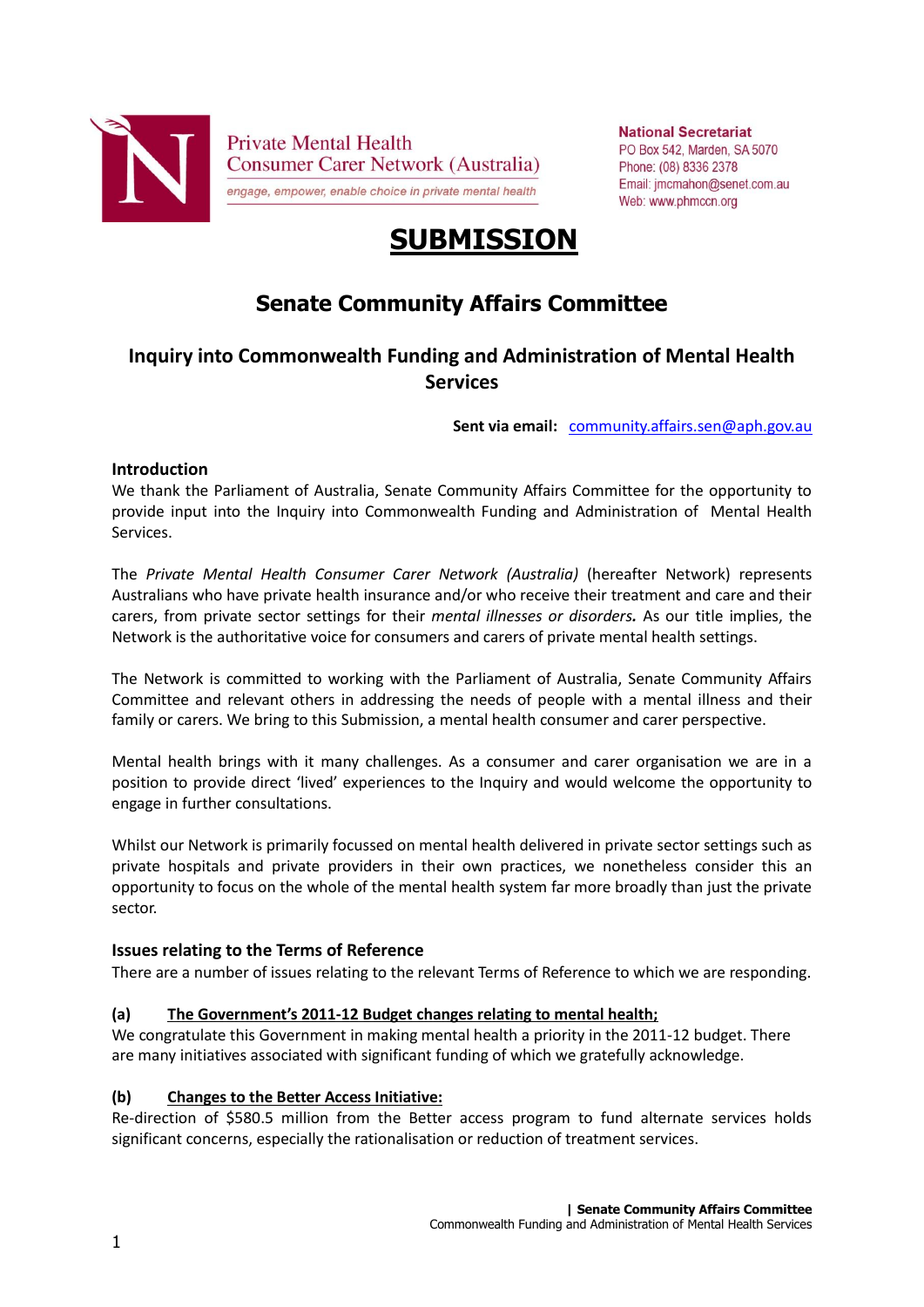Much has been said in the media and by prominent individuals, but we believe the *Better Access Initiative* is essential if we are to address access to and the needs of people with the high prevalence disorders appropriately. The recently released Australian Government evaluation shows that *Better Access* provides good access to allied health professionals through their GPs, at a reasonable cost, by people who had not previously sought assistance.

### **(i) The rationalisation of general practitioner (GP) mental health services**

We understand that the payments under Medicare have been exceptionally high for this program, with the Item Number for GPs to write a mental health plan the most costly.

The Network is concerned that *Better Access* has been singled out for special requirements in order to reduce costs or to redirect the significant reduction in funding to other programs.

GPs are the first and for most people with mental health problems, the **only** point of contact in managing their mental illnesses or disorders. Given the main focus of public mental health services on schizophrenia and psychotic illnesses, without strong support from GPs mental health consumers with high prevalence disorders would receive no assistance, with access to public mental health services essentially precluded.

The Government's evaluation of *Better Access* showed some very important data.

It clearly showed that it has:

- Improved access for many consumers to a mental health services not previously sought or accessed;
- Been overall cost effective in delivering effective treatment;
- Because of the Medicare setup arrangements, very little gaps for consumers; to access GPs and limited out of pocket costs for allied health professionals; and
- It has achieved good outcomes for consumers especially for those with high prevalence disorders

It also showed that a very high number of GPs provided services to consumers in order to access allied health practitioners.

We believe the Government should be doing whatever it can to encourage and support GPs in taking up mental health consultations within their practices.

## **RESPONSE: We do NOT agree with the rationalisation.**

#### **(ii) The rationalisation of allied health treatment sessions**

The people we represent are expressing their concern that the number of consultations are now being reduced to six initially, followed by four, ie a total of ten per person in a given year.

Whilst it has been advised and reported in the media that this is a reduction of **only two consultations**, it actually represents a **reduction of eight consultations** since, under exceptional circumstances, people were able to access up to eighteen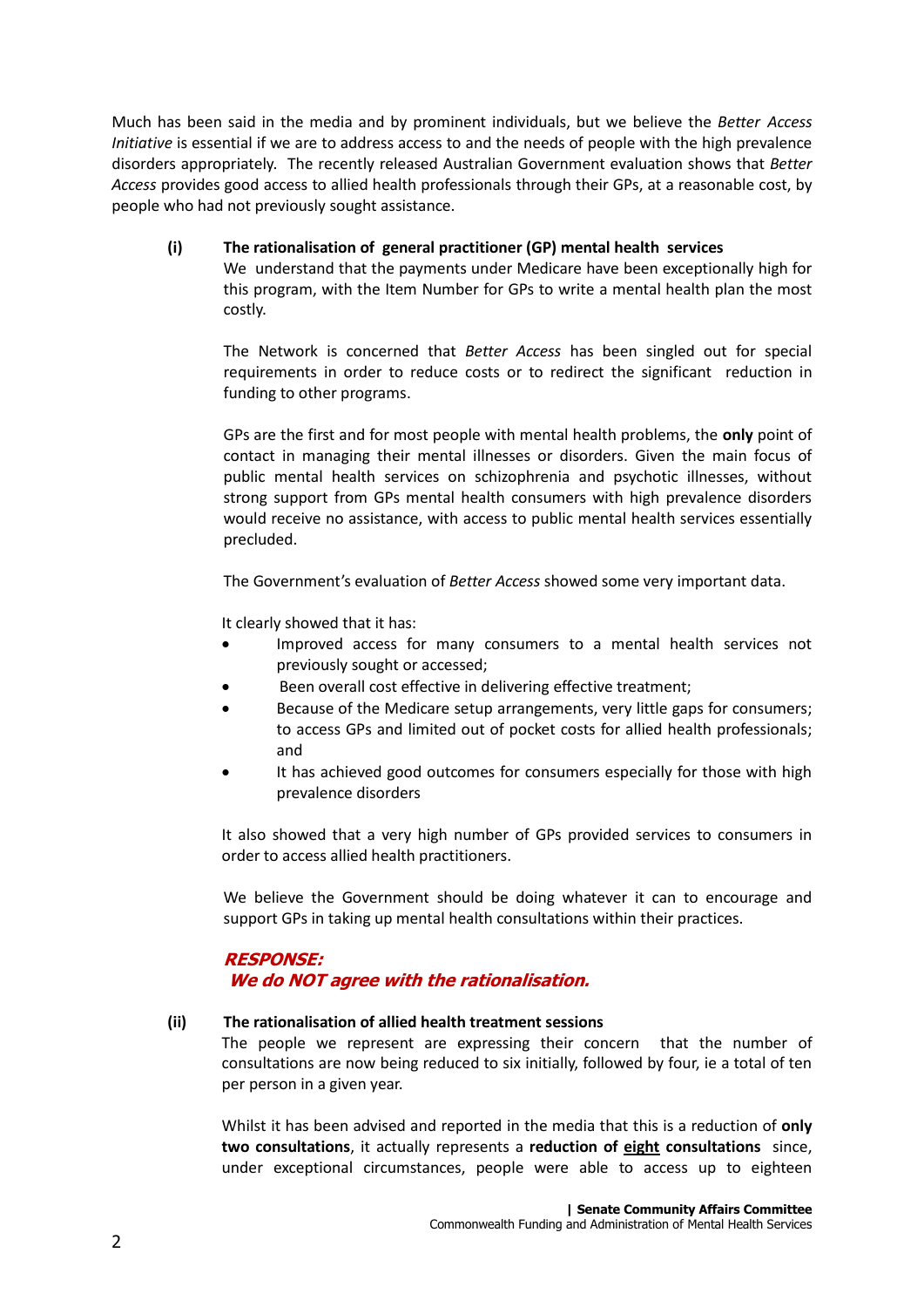consultations in a given year. The *Better Access* initiative now represents only 10 hours of treatment for depression, anxiety and other major diagnoses a year.

Many consumers are disappointed, since this represents a significant reduction of access for them and has been implemented from what we believe is solely a cost saving or redirection of funds exercise. They value the allied health professionals they see and feel they get good result. This has also been demonstrated within the Evaluation showing good outcomes for people accessing allied health professionals.

With regard to psychologists, their educational requirements fully support their very important role in treating consumers with mental health problems. They are integral to *Better Access* and many consumers believe that they have received very good treatment. Without *Better Access* psychologists were in the main, too costly to access for many people. Consumers value the assistance from psychologists.

We believe that a twelve month delay in the implementation of this requirement should be imposed, to allow current consumers accessing the *Better Access* initiative the time to seek alternative treatment sources. We do not believe that either the ATAPS program, state-based public mental health services or private mental health professionals will be able to expand in such a short time to deal with the needs of people at the more severe end of high prevalence disorders. Consequently, this will result in a large number of vulnerable people without appropriate options for treatment.

Under this Budget measure, the Government anticipates a *saving of \$174.6 million* over the next five years.

#### *RESPONSE:*

- *1) We strongly do NOT agree with the rationalisation of treatment session.*
- *2) We request a 12 month delay in the implementation of the reduction from 18 to 10 treatment sessions.*
- *3) We do not believe the public mental health services or private practitioners will be able to expand quickly enough to provide alternate treatment options.*

#### **(iii) Impact of changes to the Medicare rebates and the two-tiered rebate structure for clinical assessment and preparation of a Carer Plan by GPs**

As referred to in (i) above, we strongly support GPs involvement and engagement in mental health. GPs are the first port of call for all health problems and as consumers and carers affected by mental illness, we strongly support the GPs in this role. We believe that it is essential to encourage GPs to undertake additional training to support their role within mental health, but believe this should be encouragement by way of appropriate remuneration under Medicare.

In real terms, the evaluation also showed a high uptake showing that Australians affected by depression and anxiety in particular welcomed access to allied health professionals for their mental health which they would not have been able to do without *Better Access.* This showed that consumers were accessing treatment which they were not previously able to access, showing that the thrust of the *Better*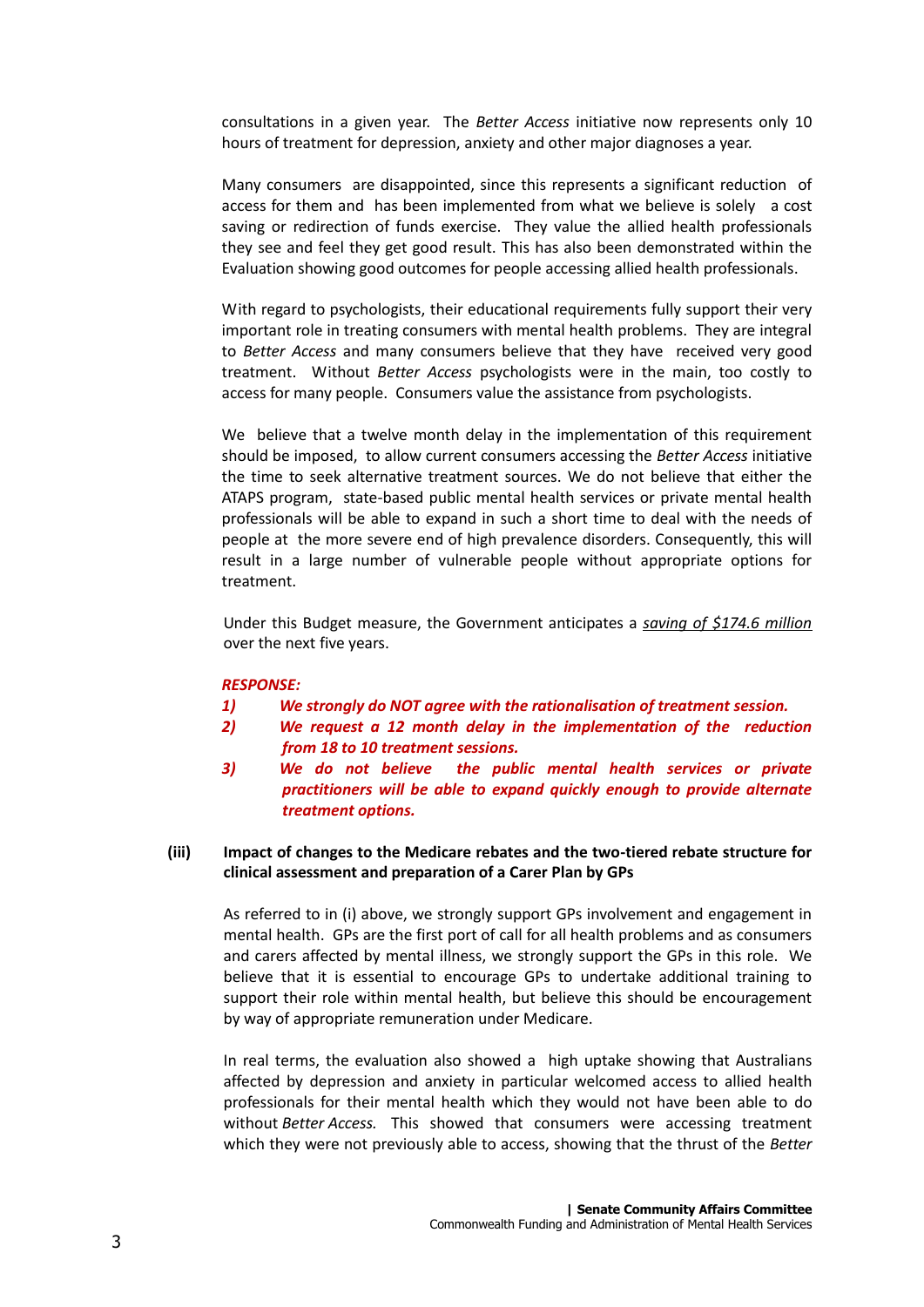*Access* initiative did actually reach those consumers for which the initiative was designed to reach.

The evaluation also showed that people previously disadvantaged, such as young people were for the first time, able to access mental health services through the allied health professionals.

We understand the need for the Government to continue to provide incentives for GPs to complete specialised mental health skills training and to provide GPs with the encouragement needed for many more to engage with patients with mental health conditions. As stated previously, a great many Australians rely entirely on GPs for their mental illnesses/disorders.

Under this Budget measure, the Government anticipates a saving of \$405.9 million over the next five years.

#### *Response:*

- *1) We rely heavily on GPs when access to other sources of mental health treatment is not available.*
- *2) We believe the Government should encourage GPs to provide this vital service and are very concerned that the recalibration of the rebates may instead prove to be a disincentive.*

#### **(iv) The impact of changes to the number of allied mental health treatment services for patients with mild or moderate mental illness under the MBS**

As detailed in (ii) above, consumers are dismayed that the number of treatments have been decreased from 18 to 10 in a given year.

Mild to Moderate mental illness cannot go unacknowledged. We know from various surveys most notably that conducted by the ABS in 2007 – *National survey of mental health and well-being* only 35% of people with a mental illness in the previous 12 months accessed treatment. In 2010 this had grown to 46%, mostly as a result of the *Better Access* initiative.

Whilst the evaluation of *Better Access* showed that most consumers accessed between one and six services a year, it also showed that many consumers had received treatment which they would not ordinarily have been able to access.

The Government concludes that 87% of current *Better Access* users received between one and 10 services and will therefore not be affected by this change. For the remaining 13%, the Government concludes that consumers requiring more than 10 services may be experiencing more severe symptoms and therefore would be better suited for referral to 'more appropriate' mental health services such as Medicare-subsidised psychiatrist consultation or state public mental health services.

We understand that the *Better Access* initiative was designed to allow access for the high prevalence disorders such as anxiety and depression which were (and still are) not considered the core business of public mental health services. Availability, waiting times, access and gap costs associated with accessing Medicare-subsidised psychiatrists are also a major access issue for people.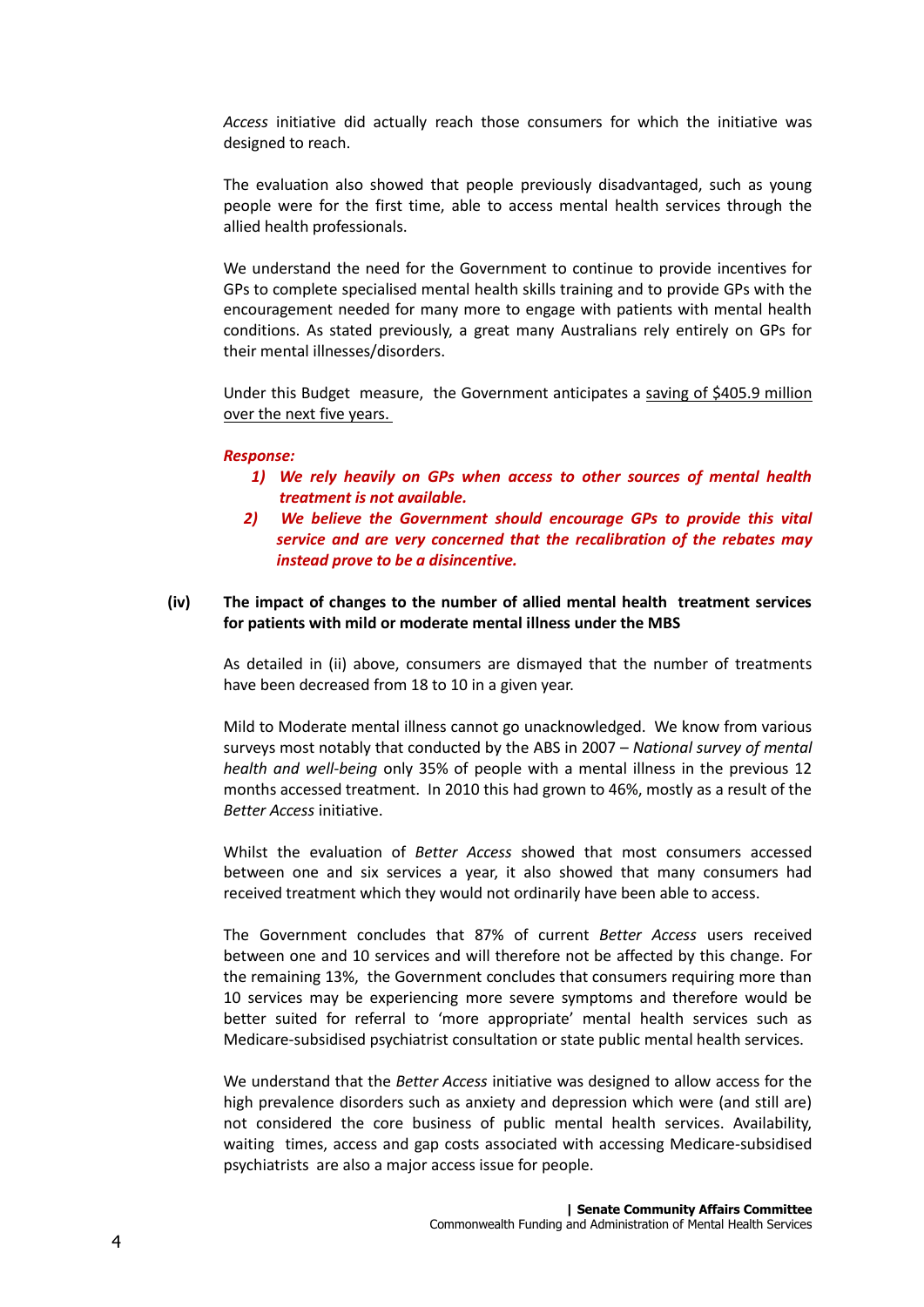We know that many consumers access mental health services for severe mental illness through B*etter Access* who would not under normal circumstances be able to receive any sort of treatment otherwise. Diagnoses of people who would fall into this category would be people with Borderline Personality Disorder for example, who are actively excluded from public mental health services.

#### *Response:*

*We strongly believe that the changes to the number of allied mental health treatment services for patients with mild or moderate mental illness under the MBS will be detrimental to the long term health of many Australians*

#### **( C) The impact and adequacy of services provided to people with mental illness through the Access to Allied Psychological Services (ATAPS) program.**

The evaluations of the *Better Access* initiative and the ATAPS programs show that both programs dovetailed or integrated well. ATAPS evaluation showed that this program was effective in providing services to those who seemed unable to access services through *Better Access.* ATAPS has proven to be very effective in addressing the needs of consumers from the rural and remote areas, low socioeconomic areas, indigenous Australians and other hard-to-reach populations.

However, under the previous funding arrangements, the constraints limited the ability of this program. Long waiting lists, recent natural disasters and the potential additional numbers of Australians, all compounded access.

Again, we request that a twelve month delay in the implementation of the reduction of treatment sessions from 18 to 10 (as required under the 2011-2012 Budget) to allow current consumers accessing the *Better Access* initiative the time to seek alternative treatment sources.

Under the ATAPS program, GPs can refer people to a similar number and type of psychological services as *Better Access* although we understand that the total number of consultations has remained at 18 per person per year. Under the Budget 2011-2012, the allocation of \$205.9 million over the next five years is very welcomed. The Government estimates that an additional 180,000 people will now be able to access assistance for mental health issues or mental health distress.

However, we do not believed that the ATAPS program will be able to expand in such a short time to deal with the needs of people at the more severe end of high prevalence disorders previously seen under *Better Access* but who are not unwell enough to be given services by state-based mental health services. Once again, this will result in a large number of vulnerable people without appropriate options for treatment.

#### *Response:*

- *1) We request a 12 month delay in implementing the reduction of treatment services from 18 to 10 under Better Access.*
- *2) We hold grave concerns that ATAPS will be able to expand in such a short time to deal with the needs of current consumers.*
- *3) As a consequence, large numbers of vulnerable people will be without appropriate treatment.*
- *4) We fully support the budget allocation of \$205.9 million over the next five years to expand services provided for hard to reach Australians through ATAPS.*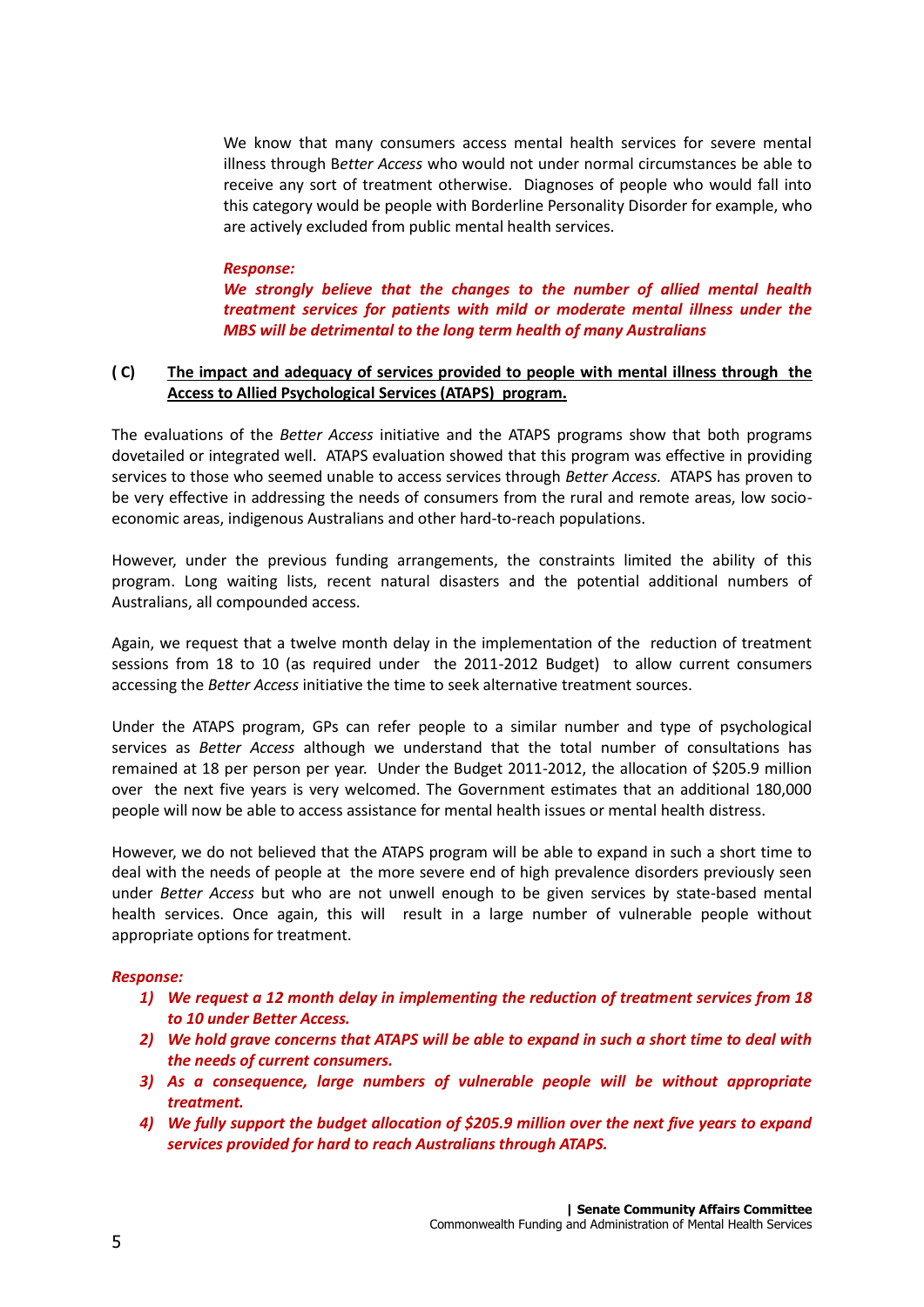## **(d) Services available for people with severe mental illness and the coordination of these services.**

The 2011-2012 Budget allocated \$343.8 million over a 5 year period for these services. We agree that for far too long, people's mental health care has been grossly disjointed, uncoordinated and fragmented.

The public mental health services has focussed largely on people suffering schizophrenia, psychosis and bi-polar disorder, whereas the private mental health system has focussed largely on consumers suffering mood disorders, PTSD, Panic disorder etc.

A single point of contact for people severely affected by mental illness is most welcomed. This will enable a consumer and their family to access timely and appropriate services to address their needs, be that clinical, social, housing, employment etc. This would be the first time that people severely affected can have a 'one-stop-shop' for their needs. The coordination of all services through a specific Care Facilitator will be a bonus.

Previously, the Divisions of General Practice coordinated people's needs through the ATAPS program, and it would seem reasonable that the newly created Medicare Locals would be best placed to handle this task. However, given that significant funding has also been allocated under the Budget to the ATAPS program, we hold concerns as to whether the Medicare Locals will be able to adequately undertake this additional workload.

We do acknowledge that a person referred by the Medicare Locals under ATAPS to a mental health practitioner, who also had a Care Facilitator within the same facility, would enhance the integration and coordination of their care.

We are aware of the existence of a number of non-government agencies able to provide and supervise the Care Facilitator function. For example, the Personal Helpers and Mentors program, is largely overseen by NGOs, yet again we see an increase within the Budget of \$208.3 million to the PHaMs Program. We believe that the NGO sector is also able in particular areas or circumstances, to provide the same level of professional assistance to undertaken to fulfil the role.

#### *Response:*

- *1) We fully support the budget allocation to fund this service.*
- *2) We hold some concerns that given the increased funding for the ATAPS and PHaMs programs, either Medicare Locals or NGO's currently administering these programs may struggle to additionally act in provision of the role of Care Facilitator.*
- **(f) The adequacy of mental health funding and services for disadvantaged groups.**

#### **Hard-to-reach groups**

The Network has been advocating for some considerable time for the provision of services using web-based or online technology to provide services to those hard-to-reach Australians. This may be due to location, specific diagnoses, those with special needs &/or indigenous communities.

We are very pleased to see the allocation of \$14.4 million over five years to provide e-therapy via a single mental health online portal. This will enhance treatment options for many 'isolated' people.